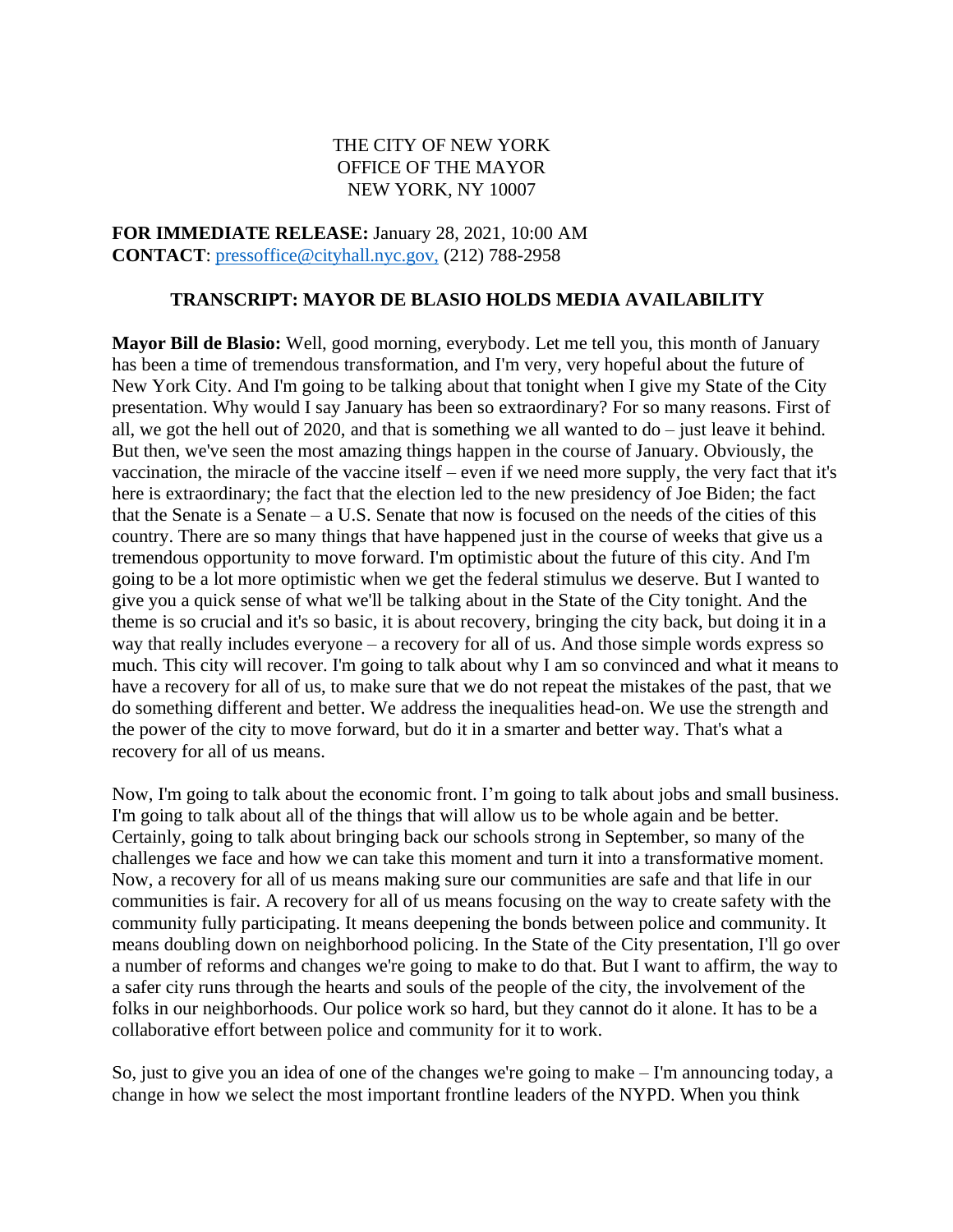about life in our neighborhoods, the local precinct commander for the NYPD is an absolutely pivotal leader. The precinct commander sets the tone. The precinct commander gives the men and women who patrol that neighborhood a sense of direction and the values they should bring to the work – absolutely crucial role. Now, we're announcing today a major change that will bring the community into the process of selecting precinct commanders. And I'm very excited about this, because, as someone, who started out as a local school board member and a City Council member, I saw the amazing work of our police precinct councils, really dedicated neighborhood residents who care deeply about making communities safe, but also holding police accountable and bringing the voices of the community forward. Well, from now on, police precinct councils will be interviewing candidates for precinct commander roles. When a precinct commander spot comes open, the Department will provide, the Commissioner will provide to the police precinct council in that area three to five candidates, folks who are ready to serve and lead, folks that represent the diversity of this city, and the precinct council we'll interview each of them and provide feedback to the Commissioner. The Commissioner will make an ultimate decision and then work with the precinct council, going forward, to make sure that new leader takes over effectively. Then, the precinct council will have an ongoing role, as always, but formally as well in evaluating the work as that person goes to the important task of making the community safe and bringing the larger committee in. This is unprecedented in the history of NYPD. We're bringing the voices of the community forward to determine who would be the right leader. And that's going to, I think, help in a myriad of ways – it's going to improve dialogue, it's going to improve accountability, it's going to give folks a sense of real, real buy-in. I think it's going to help us improve the work on the ground and deepen that bond.

Now, I like to give credit where credit is due. And this idea is something that I heard first with passion from the Borough President of Brooklyn, Eric Adams, who, as many of you know, was a police officer for over 20 years, and cares deeply about changing the paradigm, changing the culture of policing. And so, I want to thank him for planting the seed, offering this idea that has now come to fruition and will be the policy of the NYPD from this day forward. And I want to welcome him to offer his thoughts on this important announcement, welcome Borough President Eric Adams.

## […]

Thank you so much, Borough President. And, look, again, thank you for – as always, you've offered many important ideas to me over time. Thank you for putting this idea forward with great energy and helping me see what it could mean for our communities. And yes, this is one of many reforms to come in the coming weeks and months. This is just the beginning, I assure you. Thank you so much.

And now, I want to turn to a leader who has really had her finger on the pulse of our communities in so many ways in the extraordinary advocacy work she does and the extraordinary work of making sure people get the social services they need, but also in her recent work, leading an effort to bring the voices of communities forward to talk about what they need to see in the NYPD, going forward – what kind of reforms, what kind of relationship, what kind of changes, what's working, what's not working – and constructively creating the pathway forward. So, Jennifer Jones Austin has been a leader on so many fronts and she's played a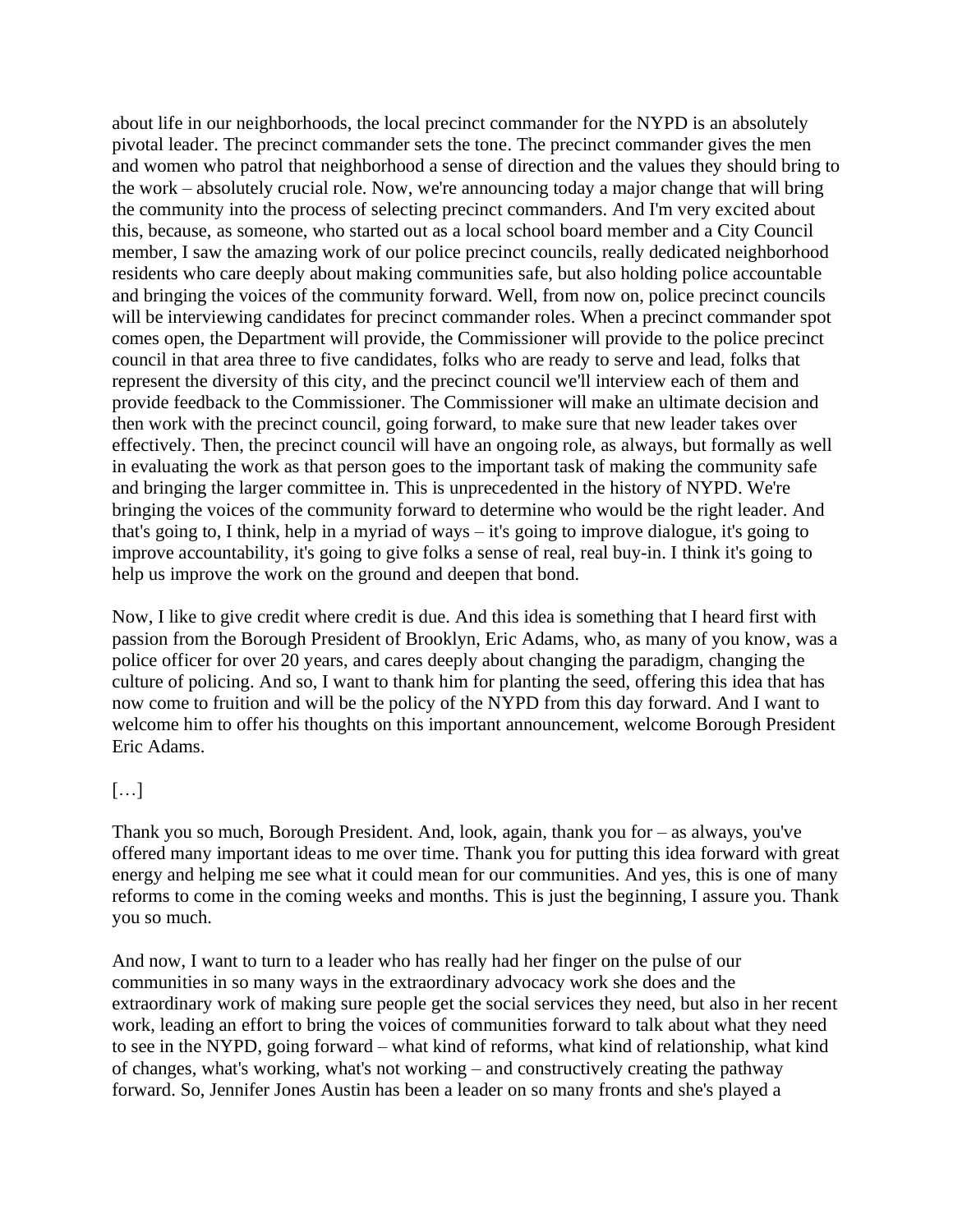particularly important role in the last months, helping to bring forward the voices of communities so we could hear what we need to do to make these changes. My great pleasure to introduce Jennifer Jones Austin.

# […]

Thank you, Jennifer. And thank you for doing so much to bring the voices of communities forward and for really working with us in so many ways to craft the reforms and changes we need in policing and so many other areas. You've been an invaluable partner. Thank you so much.

And I want to now turn to Commissioner Shea, and I want to say that it's interesting to me when I've talked to Commissioner Shea over the years, a special warmth comes into his voice when he talks about his own time as a precinct commander. Everyone looks back on their life's work with feeling. Dermot Shea is someone who has given his whole life to keeping our city safe, but I can tell that his time as a precinct commander was particularly cherished because of the direct impact he was able to make on the lives of people in communities in the Bronx. And we talked about the value of this change, of this reform. And the Commissioner talked about the incredibly important role he experienced from the leadership of police precinct councils, the voice they brought, the ideas, the critique, the accountability, and how it made him a better precinct commander. So, this idea of now bringing the police precinct councils directly into the selection process stems from the powerful role they've been playing for years, but this will make the role even, I think, more important and more helpful to communities.

With that, to offer his thoughts on this important reform, Police Commissioner Dermot Shea.

Who may be on mute –

## [Laughter]

**Police Commissioner Dermot Shea:** Good morning, Mr. Mayor. And thank you. And thank you to everyone on the call. Mr. Mayor, you know, I have a cartoon on my desk, and the cartoon, basically, is two business people talking – one says to the other, that's a great idea, very innovative, but I'm afraid we can't do it, because it's never been done before. And, you know, I've had it there since my time running CompStat, and it's the opposite of what we think and how we think here at the NYPD. When you talk about today's announcement and the discussions that we've had, you know, I want to start out by thanking Jennifer – and Jennifer, as well as Eric. But Jennifer, Arva, and Wes, you know, I asked them to take a chance and trust us a couple of months ago and I'm so glad that she, and Wes, and Arva did. I think that, you know, we've already started to see some positive things come out of this reform process as we go around the city. And Jennifer was literally shoulder to shoulder with us, as we heard New Yorkers concerns. And this announcement today is one of the things – and that's why I was so behind it – it's one of the things that we heard over and over in New York City. People want to feel a connection to their NYPD and especially at the leadership positions. And this, I think, really goes very far into building that trust both ways. I think from the PD perspective and from the executive perspective, it really lends to an environment where it's a team process. And you've talked about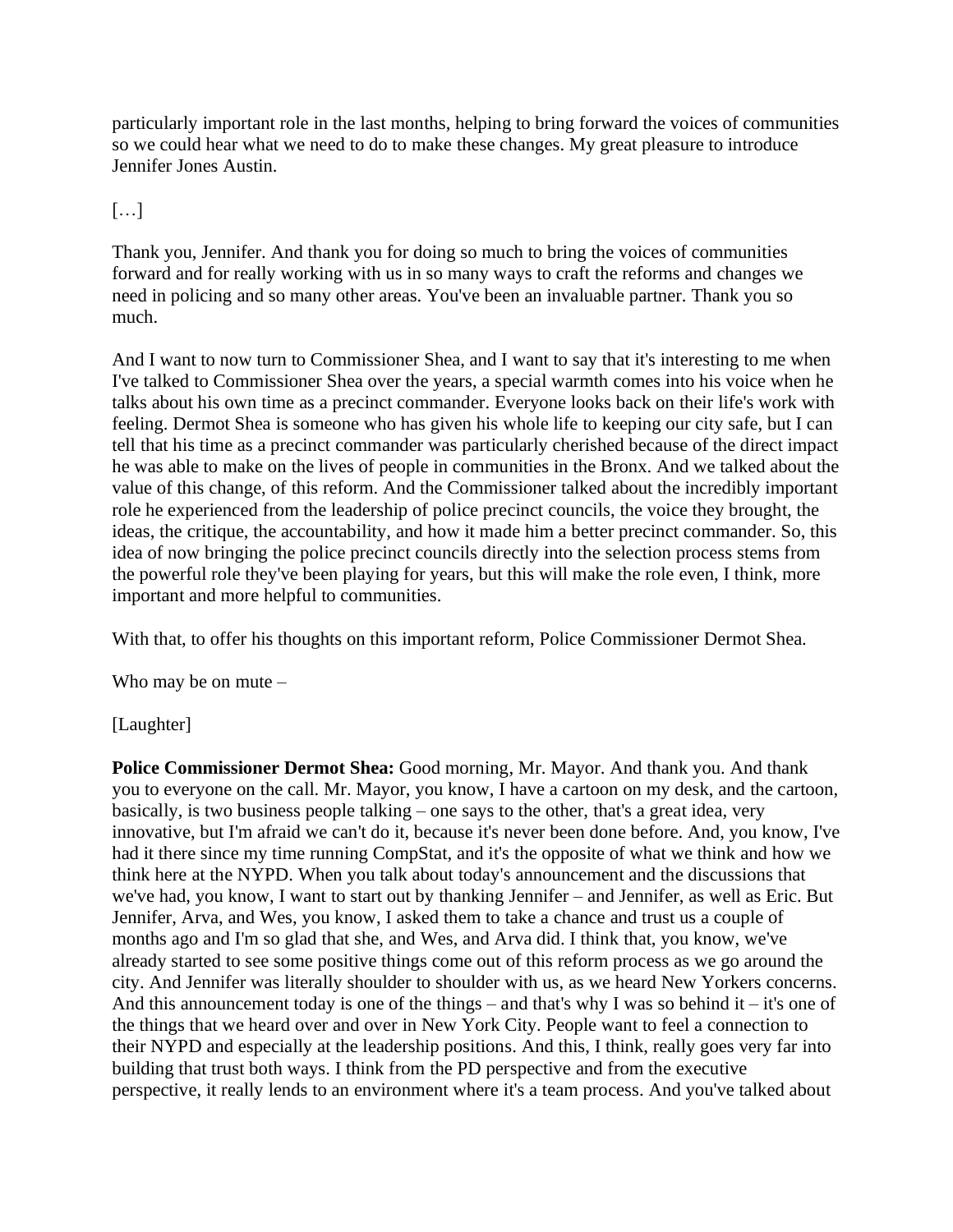it and we've certainly talked about it for years now about that shared responsibility, police and community, working together. You've heard Rodney Harrison, Juanita Holmes, Terry Monahan – this is exactly what we're trying to build here and I think this is going to be a real, real positive step.

So, from my perspective, it's a win. It's an opportunity for precinct commanders to really, from the ground floor, speak to the community that they're working so hard to protect and serve, and get to know them from an early step. One of the things that we hear at those reform meetings are, don't take our precinct commanders away – we want to know them longer and we want to work with them longer. I think this is a win-win. I think it's a positive for New York City. You know, I think it's one more positive thing that comes out of those reform meetings. You spoke about my time with as a precinct commander. I had the privilege to serve twice in two different precincts in the Bronx as a precinct commander. And, in many ways, you are like a miniature mayor of that command. The bonds that you develop to this day exist. People want to get to know those precinct commanders, as well as the police officers and those commands, and they want to know that they're working towards a common bond, if you will, to solve problems in the community.

Eric, I know that you, you know, had mentioned this in the past. But let me tell you, this is something that we heard not only from you, but from communities across the city. So, happy to put it into action. It's the latest thing, you know, with the discipline matrix, as one other example. Many things more to come as we move forward and I think it's a positive time for not only the NYPD, but the city as a whole. So, thank you. Thank you all.

**Mayor:** Thank you very much, Commissioner. Appreciate that reflection very much. And I want to say, I appreciate the process you put together with Jennifer Jones Austin, and Wes Moore, and Arva Rice, the really deep community process to hear people. And, again, to hear the range of ideas, critiques – the real sense of the people, and that you put your heart and soul into that. I appreciate that deeply. And I want to say, the point you made about the questions people have about whether the precinct commander should stay on the job longer if they're effective, if they're bonded with the community – that's a real question. I've heard that for years, a community really gets to know a precinct commander, really feels in sync with them, and then, you know, they go on to another command. There's a sense of let-down. We understand police leaders need to keep developing their career and some of them will ultimately end up being chiefs or even commissioner one day, but we also understand communities are really looking for the right fit. And so, this process, I think, fundamentally changes the reality for the better and makes sure that with that community input we're constantly saying who is ready to work with this community most productively, because that's how we get safe. Bringing the neighborhood into the process of safety so much more deeply. That's what neighborhood policing is.

So, again, everyone, this is one example of some of the things you'll hear about tonight in the State of the City. This is a major step forward. It's going to be implemented right away, let me make that clear. I've spoken to the Commissioner about the selections he'll be making in the weeks ahead and the months ahead for precinct commanders during the year 2021, this will be the process that will be activated right away.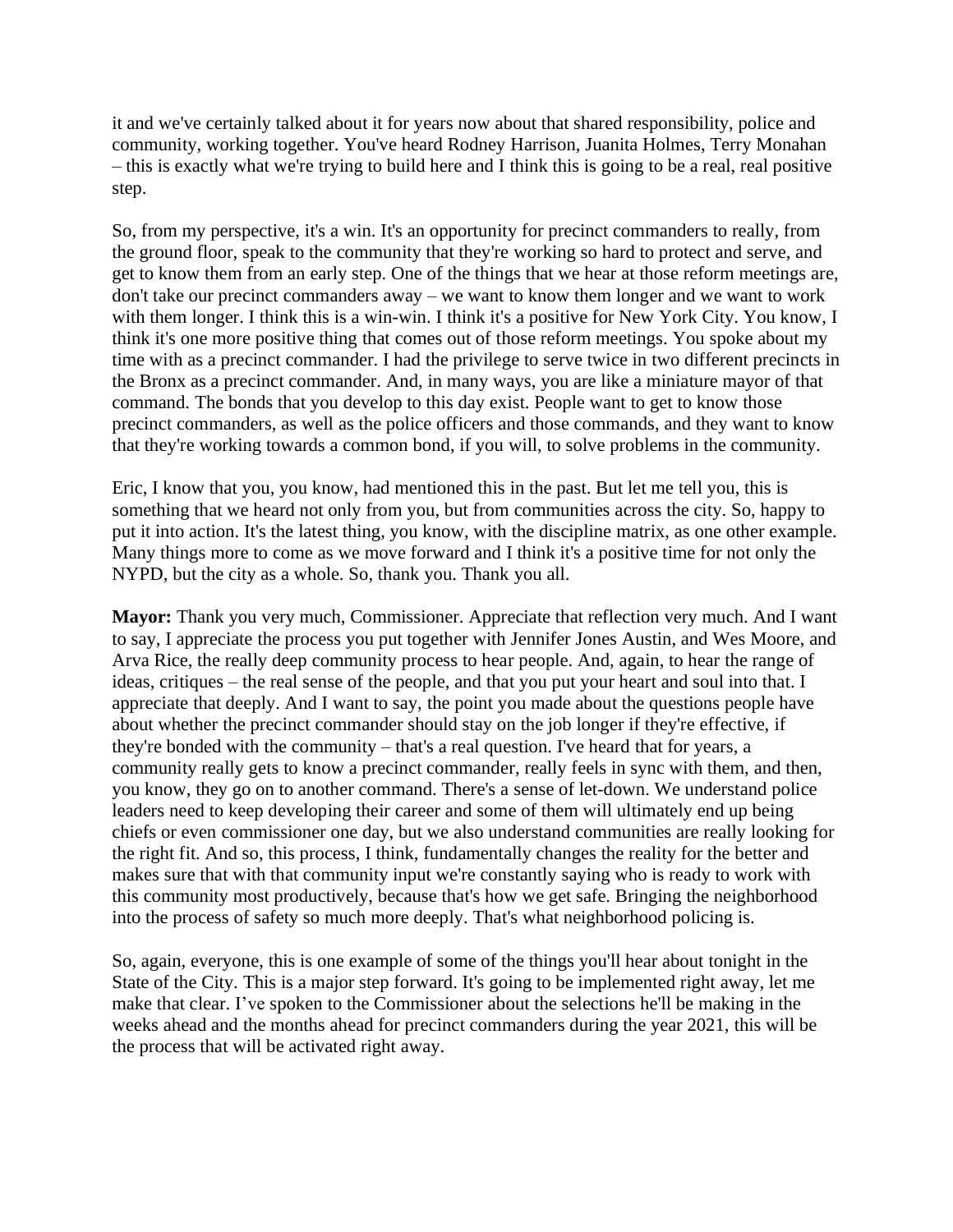Okay. Let's turn now back to the issue we deal with every single day, of course, the challenge of the coronavirus, and, specifically, the vaccine and the supply question. We are constantly fighting for more supply. This all comes down to this, everyone: supply, supply, supply. The City of New York, right now, we are abundantly clear – we will be able, with proper supply, with sufficient supply, we'll be able to vaccinate half a million people a week starting in February, but we need the supply. We've seen some good progress this week on the federal side, we need to see a lot more, and I'm going to keep pushing that we do even more creative things. I've talked about freeing up second doses that aren't going to be used for a while. I've talked about calling upon the federal government to use the Defense Production Act more aggressively to get all pharmaceutical companies involved in the effort to create more vaccine supply. We'll look for every opportunity to make an impact.

We've also been working closely with the state, and pushing, and working together for anything that will free up more supply. One of the things I talked about last week was the long-term care facility plan – the specific supply of vaccine that had been held apart for long-term care facilities. Clearly some of that vaccine wasn't being used in the here and now, whether it was folks not being ready to accept vaccine yet, and who worked in those facilities or whatever other reason, it simply wasn't moving as fast as one would like. I asked the state to free up that supply, so that it could be used in the here and now. 18,000 doses have now been freed up, and I want to thank the state for that. That's going to help in the here and now to vaccinate more people, and I'm particularly thinking about those seniors for whom the vaccination is a life and death matter. So, 18,000 more doses now come into play immediately and thanks to the State of New York for the partnership on that, and look, we're going to make sure those doses are used in the communities hardest hit by the coronavirus. This is the crucial issue to make sure that we're prioritizing the places hardest hit. I will always say and remind people the vaccinations are available to all, but everyone has Americans has a choice in whether they want the vaccination or not, whether they want it now, whether they want it later. We respect that choice. But our job is to make the vaccine available, and encourage people, and inform people and to make sure that that work has done particularly in the places that borne the brunt of the crisis, and that's what we're going to do.

Okay, now, let me give you a little update on how many people we have vaccinated today as of today. From the beginning of our effort, 699,524 New Yorkers have received vaccination or doses, I should say, I always want to put it in doses terms. That's the exact accurate – because some of those, not most, but some of those are second doses. So, 699,524 doses given, vaccinations given since this effort began. Since I like to make comparisons, here's your comparison today: that is more people than the total population of Boston, Massachusetts. So, that's fantastic that those folks have been reached. We want to reach so many more, so much more quickly, but since we have had some progress on the vaccine front, we have seen a little bit better news, obviously on the federal side, in terms of the Moderna vaccine, we're now able to take at least one more step towards the kind of real grassroots vaccination effort we want to have, and we're bringing back the 15 Department of Health vaccination hubs. Those have been incredibly effective, fast, efficient. I've heard just great feedback from folks who have gone to them. Those are going to come back. There's going to be some additional hours that we can put in play as we get more supply. This is going to be one of the pieces that really helps us pump up this effort. But again, we can't go to full strength until we have the supply, and when we do, then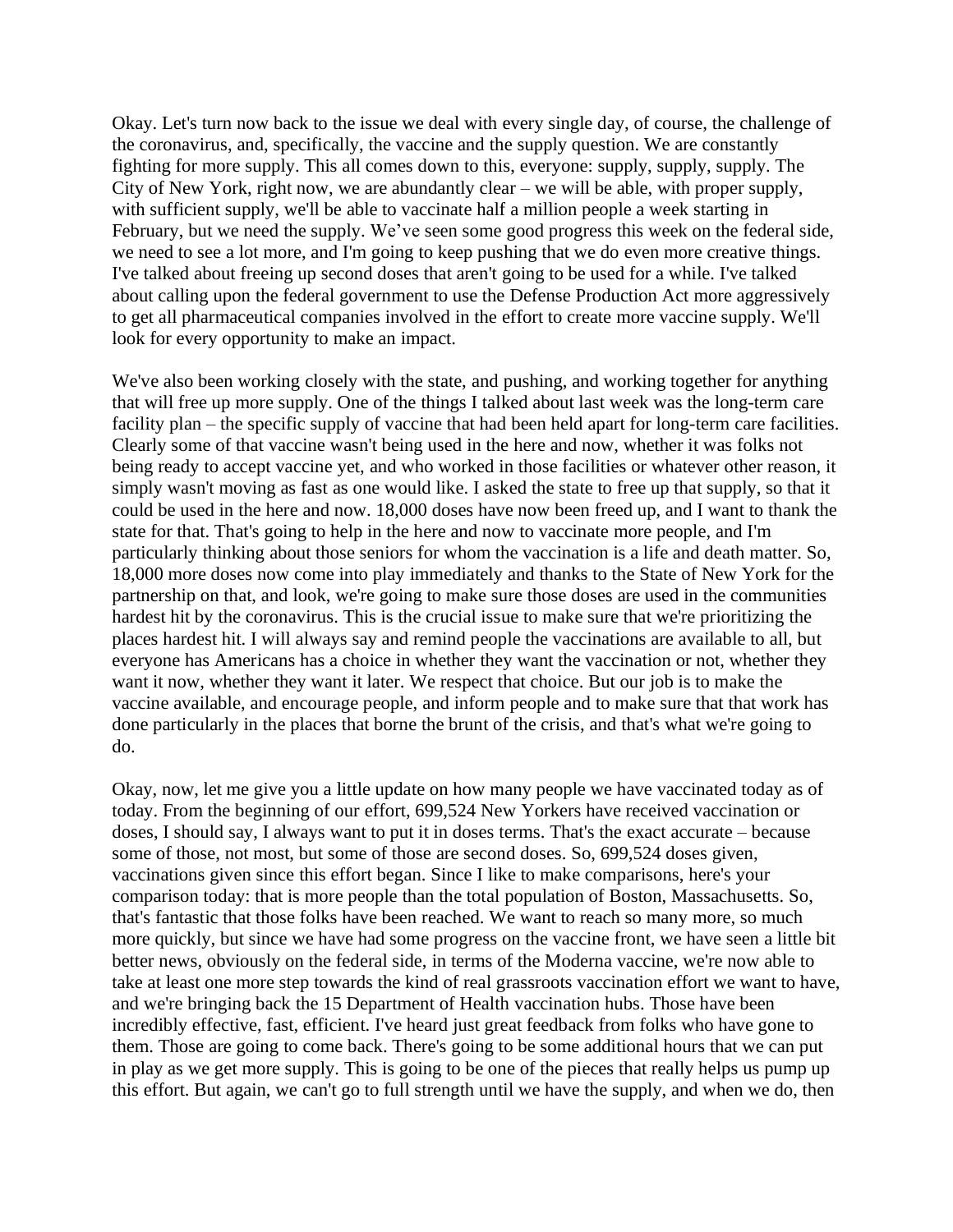we get to go deep into neighborhoods, deep into the grassroots with the kind of vaccination effort that is convenient and encouraging to people, particularly in the neighborhoods hardest hit by COVID.

All right, I'm going to go to our indicators in a moment, but I want to just take a personal moment to talk about the passing of a really great New Yorker, and I'll say to folks at the outset, you know, there are some people who are just full of life and spirit, and maybe even a little bit was a little mischievous. This is a great example. George McDonald, guy with so much heart, so much personality. I got to know George about 20 years ago when I first became the Chairman of the General Welfare Committee in the City Council, working on issues like homelessness. This guy, all heart, all creativity – he didn't start out as career assuming he'd be helping the homeless, but his heart was moved, and he made it his life's work, and over the years had tremendous impact helping homeless folks get their lives turned around, back on their feet, always with real respect and devotion for everyone's humanity. A funny, warm guy. I liked – I have to say I liked George McDonald's so much, even though we ran against each other for Mayor, and this is maybe a little point about the civility that needs to be a part of our lives. We happen to both be candidates in the same contest for Mayor in 2013, but it didn't interfere with our friendship one bit. Amongst the amazing things George did was the creation of the Ready, Willing, and Able Initiative. I think most New Yorkers have had an opportunity to see these good men and women out there making our city cleaner, helping our communities while turning their lives around. This is a great New York City success story. In the State of the City, I'll be talking about taking some of the inspiration we got from the Ready, Willing, and Able Initiative and turning into something that will be an important part of our recovery. But, look George McDonald, a great New Yorker who made a great impact, a great human being and a real

friend. George, rest in peace.

Okay, let's talk about our indicators for the day, and I'm going to make sure that we highlight something that had been a part of our indicators for a long time and ended up being left out. We're going to put it back in cause it's an important piece of information for people to know. So, indicator number one, daily number of people in New York City hospitals for suspected COVID-19, that number today: 279 patients. But the point – this was really a prevalent question some months ago, back during the summer, was what percentage of those folks are COVID positive? Well, the most recent information, about 66 percent, and then the hospitalization rate, we'll go to that as well. The hospitalization rate: 5.15 per 100,000. Number two, new reported cases on a seven-day average: 4,621 cases. Number three, the percentage of people testing positive citywide for COVID-19, the seven-day rolling average: 8.08 percent.

Okay, a few words in Spanish. Hold on.

[Mayor de Blasio speaks in Spanish]

With that, let's turn to our colleagues in the media. Please let me know the name and outlet of each journalist.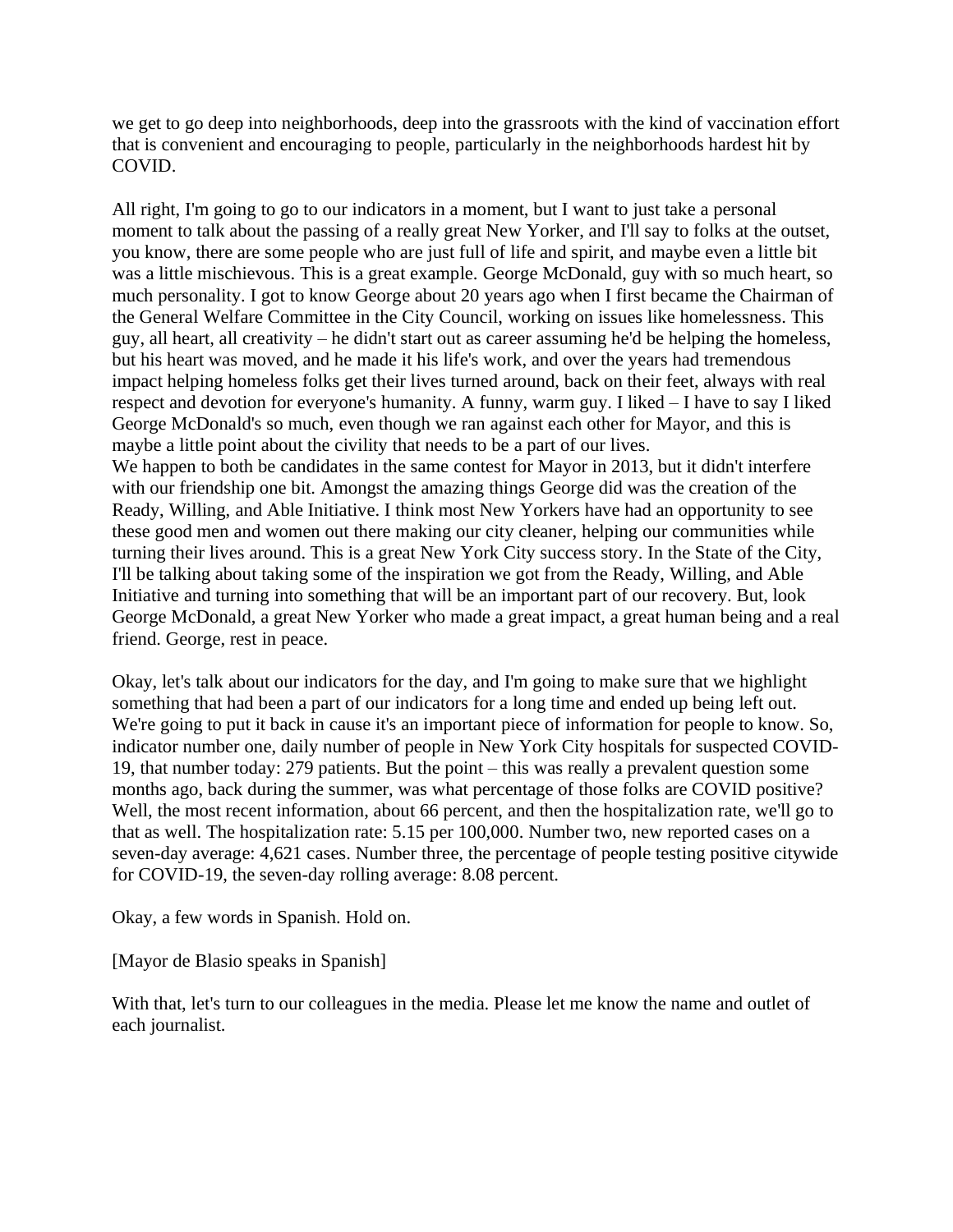**Moderator:** We'll not begin our Q and A. As a reminder, we're joined today by Dr. Chokshi, by Dr. Katz, and by Senior Advisor Dr. Jay Varma. First question today goes to Andrew Siff from WNBC.

**Question:** Good morning, Mr. Mayor, and everyone on the call. I'm not sure I follow the math in terms of getting to half a million vaccinations a week in February, based on the allocation that you're currently getting, and even with the 17 percent or 16 percent increase next week. How do you get anywhere even close to what you're shooting for unless there's some kind of dramatic increase that we're not currently seeing?

**Mayor:** Yeah, Andrew, I appreciate the question, but I've known you a long time, so you won't take it personal, if I say, I don't want you thinking too small here, and just thinking in the moment. Goals are goals, visions are visions, plans are plans. We're not stuck in the moment right now. Our country is not providing us with enough vaccine, but we have a new President of the United States, just days into his administration, who's totally devoted to changing that situation. He is activated the Defense Production Act. He is already freeing up more supply. I am convinced you're going to see, and I've had multiple conversations with members of the Biden administration. You're going to see major changes in the supply reality in the coming weeks. I also know that the Johnson and Johnson vaccine is a double game changer. It could be here in a matter of weeks and it's single dose, changes the whole reality. So, I'm saying we are ready to give half a million vaccinations per week. We need the supply, but we're ready to do it. We're having all the pieces in place to do it, and I believe that supply of vaccine will grow constantly over the coming weeks. It has to, just based on the vision the president's put forward, he and his team have to find a way to make supply grow, and so I'm confident it's coming, and we better be ready for it. Go ahead.

**Question:** Medical experts to weigh in on this, to clarify. Separate and apart from the extra doses, you've now identified with the state allotment in the nursing homes, how many doses are there each day at city sites that get discarded because for whatever reason, people aren't showing up for their appointments, or there's extra doses in the bottles, whatever it may be. We've seen reporting that there are waitlists at your Worth Street site, and people get last minute calls. So, what we're trying to get at here is, even with the scarcity right now, aren't you also discarding doses every single day.

**Mayor:** I'll turn to Dr. Katz, and then Dr. Chokshi, but I'll say this, Andrew. Obviously, our goal is to use every single dose and there's been clear contingency plans put in place to make sure that happens, and I know the health care professionals in these vaccination sites are adamant about wanting to use every dose. I'm sure sometimes things don't work as planned, but I know there's real commitment there. Dr. Katz, first talk about your sites, then Dr. Chokshi, talk about yours.

**President and CEO Mitchell Katz, NYC Health + Hospitals:** Mr. Mayor, you're absolutely right. We have not had a problem with having to waste doses. We maintain an appointment system, so we know how many people are coming in, how many vaccines we're going to get out of each vile, and then we book additional appointments. We look toward the end of the day, we figure out how much we have left for the rest of the day, and we get additional people who fit the criteria so that we don't miss any doses. Also, sir, of course, at the 24-hours centers that you have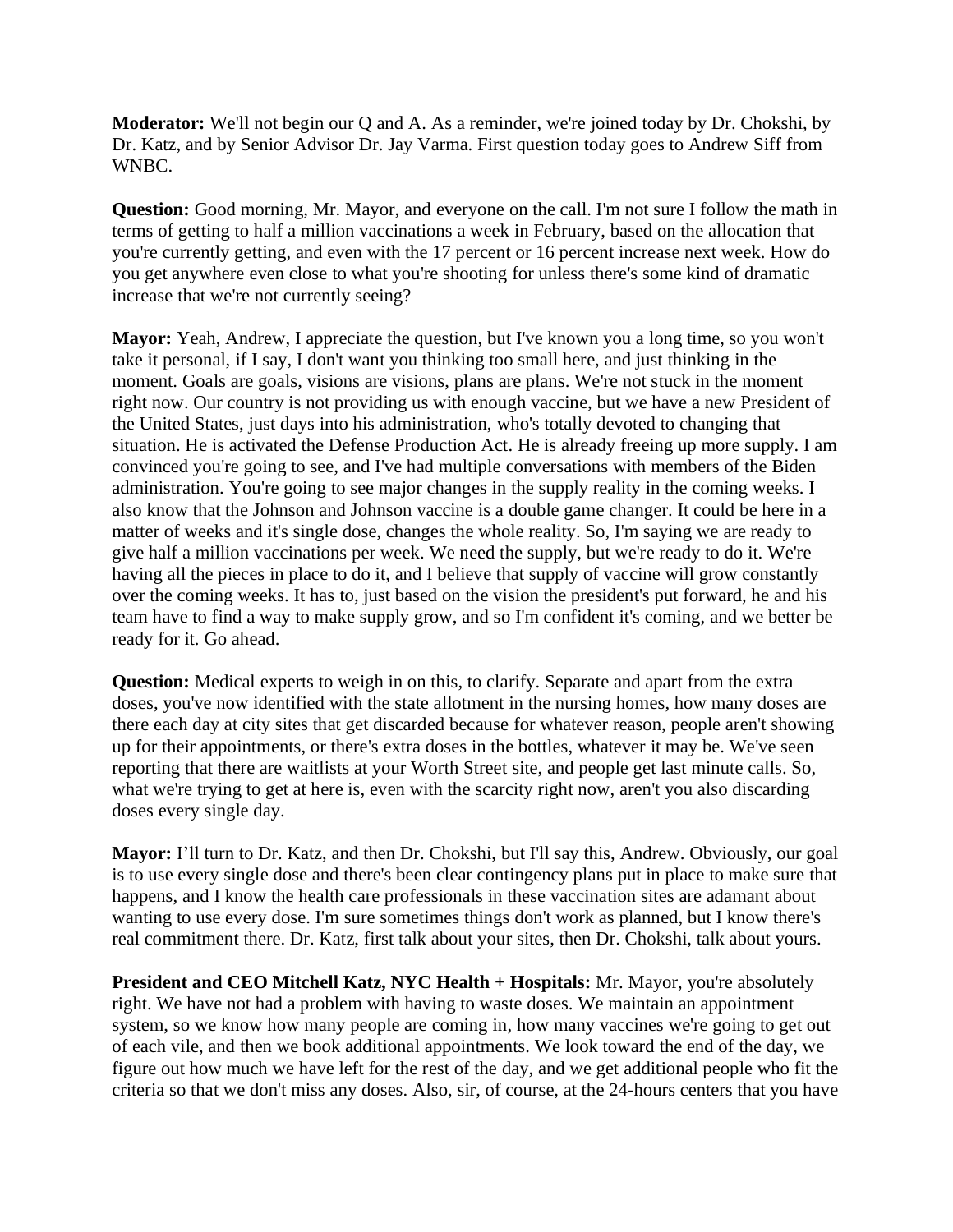set up, that isn't even a problem because they can keep running all of the time, and that's why it was such a great idea to do 24-hour centers. Thank you.

**Mayor:** Thank you. Dr. Chokshi.

**Commissioner Dave Chokshi, Department of Health and Mental Hygiene:** Yes, sir, and thank you. That's exactly right. I'll just reiterate – the goal, of course, is to use every single possible dose that we can, because each shot brings us closer to our goal of beating back this terrible pandemic. The three ways in which we have operationalized this, as Dr. Katz alluded to, is number one, for any extra doses in vials. Number two, for the rare circumstances when someone doesn't show up for their appointment, and then number three at the end of the day, you know, when there are doses remaining in specific vials that have been open. So, those are the pool of extra doses that we always plan to match up eligible people to, and that's the standby or the wait list, and other means that we have to ensure that that we take advantage of every single dose.

**Mayor:** Thank you.

**Moderator:** The next is Emily from NY1.

**Question:** Good morning, Mr. Mayor.

**Mayor:** Hey, Emily, how've you been?

**Question:** I'm well. I hope you're well too. Some questions on behalf of my colleagues. [Inaudible] NY1 investigation that was conducted found discrimination against families experiencing homelessness when they sought to use the voucher to seek housing. Your reaction to this discrimination, please, and whether you support a bill by Council Member Levin, to increase the voucher to Section 8 levels?

**Mayor:** Thank you, Emily. I have not seen Councilman Levin's bill. I'll take a look at that for sure. I know the bigger solution, in terms of making maximum housing available, is to follow through on the state level with the housing stability plan that's been before the legislature several years – Assembly Member Hennessy's bill. That's the area that we've been focused on, we think will make the biggest impact, but I'll certainly take a look at Council Member Levin's bill as well.

But the discrimination point is real and it's unacceptable. In fact, when I was a council member, we passed legislation, I sponsored it, to end discrimination against people based on what kind of income they had, horrible contradiction. If someone has a Section 8 voucher, if someone has some kind of government support, any landlord or broker who discriminates against them, that's illegal in New York City because of the law that I sponsored, and we passed years ago, we've tried in many ways to innovate ways to enforce this law. It's a problem that's real and has to be dealt with forcefully, and this is something I know the Human Rights Commission has been deeply involved in as well as Homeless Services. So, I want to make sure that law has taken seriously. Anyone who is a victim of discrimination should throw call 3-1-1, because we need to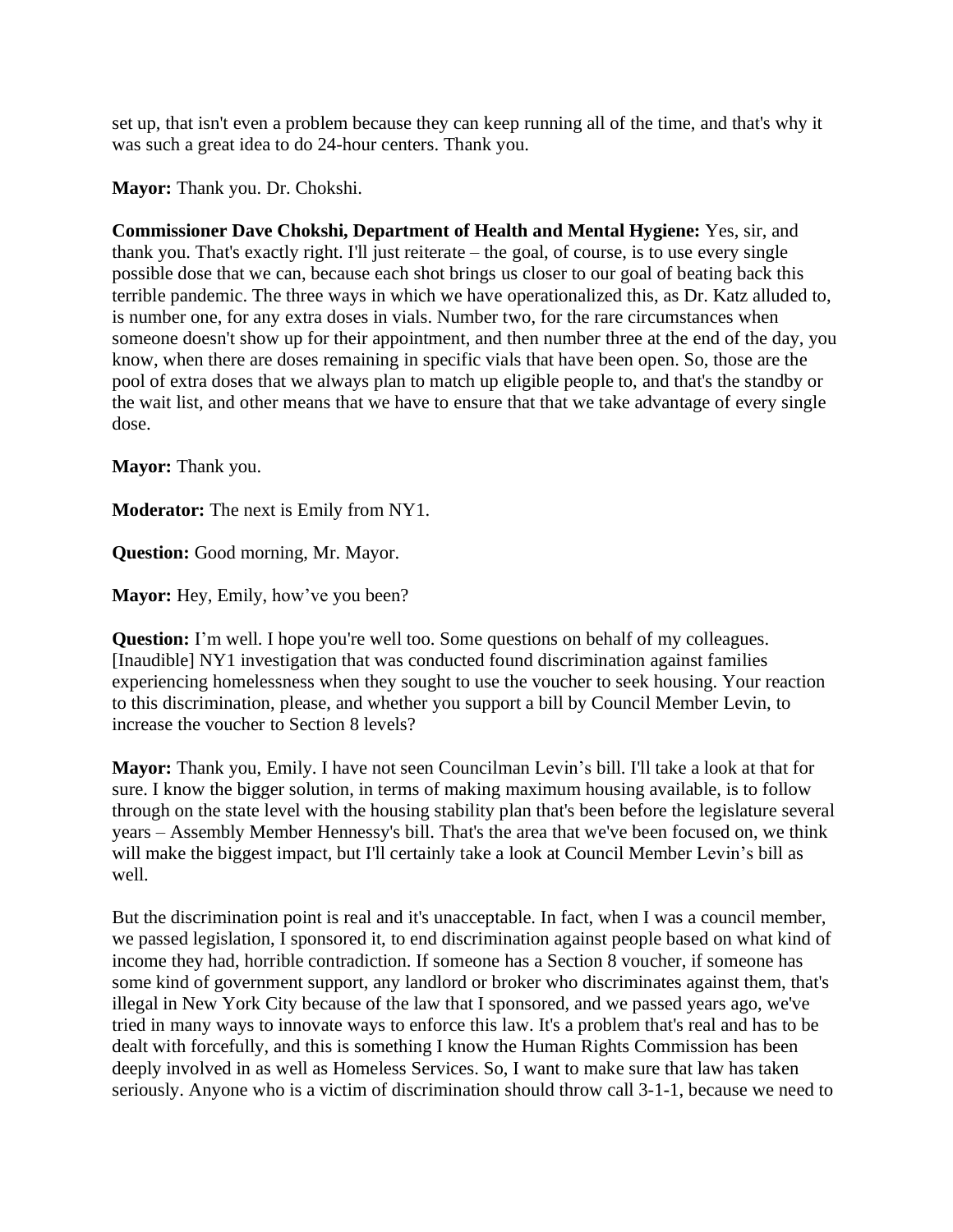follow up on those cases, and there are real penalties. If someone's been discriminated against, one of the most obvious penalties is they get the apartment in question, as well as penalties, meaning penalizing the person who did the wrong by making sure that the applicant gets the apartment they wanted, and then other consequences and penalties for them as well. So, real issue that I want us to continue to deepen enforcement on. Go ahead, Emily.

**Question:** Thank you, Mr. Mayor. Additionally, in a rare move, the Panel for Educational Policy voted against a contract with a test company for this year as a G and T program. Your reaction to that very rare move. Additionally, what comes next for families who are applying now to kindergarten are worried about the Gifted and Talented program?

**Mayor:** Yeah, for the families and there's thousands and thousands of families. I think it's about 15,000 each year, typically, that want to get their kids in those gifted and talented programs. I'll tell them I'm a parent. I was a public school parent. You will have an opportunity to apply for those programs this year. We'll work on the right methodology and we'll announce it soon. But families can hear directly from me. Yes, you will be applying for the opportunity for your kids to be in those gifted and talented programs, and we'll get an update to folks soon.

**Moderator:** The next is Amanda from Politico.

**Question:** Good morning, Mr. Mayor, how are you?

**Mayor:** Good, Amanda, how you been?

**Question:** I'm good. Thanks. I'm glad you could still hear me accomplishments throughout the pandemic.

**Mayor:** Yes, Amanda. I think it's a metaphor for we went through a difficult time and now a new day is dawning.

**Question:** I hope so. I wanted you to weigh in on the mayor's race heating up. I was wondering if you plan on endorsing Eric Adams?

**Mayor:** Amanda, thank you for the question. I do not have a plan at this moment to get involved. I don't rule out getting involved. It's early, you know. Remember, we're still in January and the election is quite a ways away. I'm not sure we even have all the candidates on the playing field yet. So, no plan at this moment to get involved, but I'm going to watch carefully and reserve my right to decide what I want to do later when things get clearer. Go ahead.

**Question:** Great, thank you. And I also wanted you to weigh in on a report that Attorney General Tish James released this morning that found that the state severely undercounted the number of nursing home deaths – by as much as 50 percent, that I think it's a number, so severely undercounted, and so I wanted you to weigh in, especially as there's been so many issues around data and how that works between the city and the state. So, I'd love to hear your thoughts.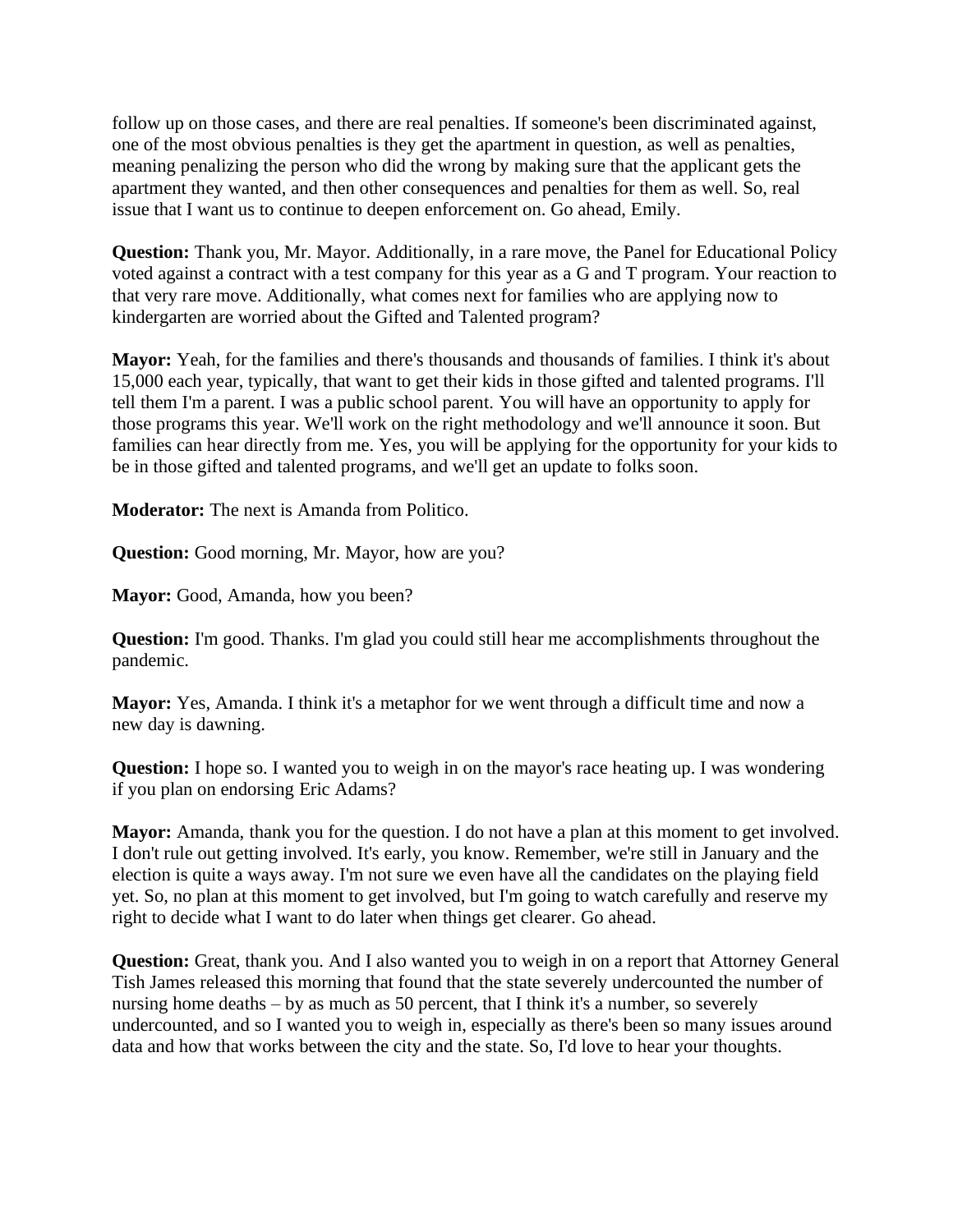**Mayor:** Yeah, my first thought Amanda is a very human one. These are our loved ones we lost. You know, it's someone's grandma, someone's mother or father, aunt, or uncle. I mean, this is families missing someone dear to them, and, you know, for so many people, I talked to them. The fact that they – you know, people I've talked to people all over the city who have lost folks and they could not be with them. It made it much more horrible. So, this was just – you know, among all the other pain that we went through in 2020, this was arguably the very worst part of it. We have to make sense of this. We have to get the full truth, and we have to make sure it never ever happens again, nothing like this happens again, and we have to be honest about the numbers. I do want to give a lot of credit to colleagues in my administration, our health leadership. They've always strived to really put out not just the obvious numbers, but we've been talking about probable deaths and probable cases. I mean, we try to be as clear and honest as possible and I appreciate that. And I think that's the way we all have to understand this crisis and make sure nothing like that happens again.

**Moderator:** The next is Kristen Dalton from the Staten Island Advance.

**Question:** Good morning, Mr. Mayor, how are you?

**Mayor:** I'm doing well, Kristen. How are you?

**Question:** I'm good, thanks. I wanted to ask you about the closure of the Mount Loretto Sportsplex Site that's supposed to happen mid-February. Has the city identified a permanent site that can replace it and will it have the rapid testing capabilities that the Mount Loretto site did have?

**Mayor:** I need to get an update on that. Let me see if Commissioner Chokshi has that update. Do you happen to Dave?

**Commissioner Chokshi:** Sir, no, that is something that we can follow up on.

**Mayor:** Okay, great. Kristen, I owe you an answer on that. We'll make sure to get that to you today.

**Question:** Great, thank you. And the second question is about the 24/7 vax sites. You know, you said that last week the city would not open those sites until there was an adequate supply which you estimated to be about a week's worth? If you keep moving goalposts and how many vaccines the city wants to do in a week, do you think those sites will ever open, you know, you believe that that's really coming?

**Mayor:** Oh, yeah. Of course. No, Kristen, look, I – as New Yorkers, we are not patient people and we also have a little bit of a cynical streak and that's part of what makes us great. But I want to assure people this is – we had a very good story, which is the City of New York was able to ramp up vaccination at the high point, we got close to a quarter million in a week. We proved to ourselves we could get as high as half a million in a week and that was the exact time when the supply started to lag instead of increasing. But that was before we learned the plans of President Biden that I'm absolutely convinced his vision will result in a lot more vaccine coming and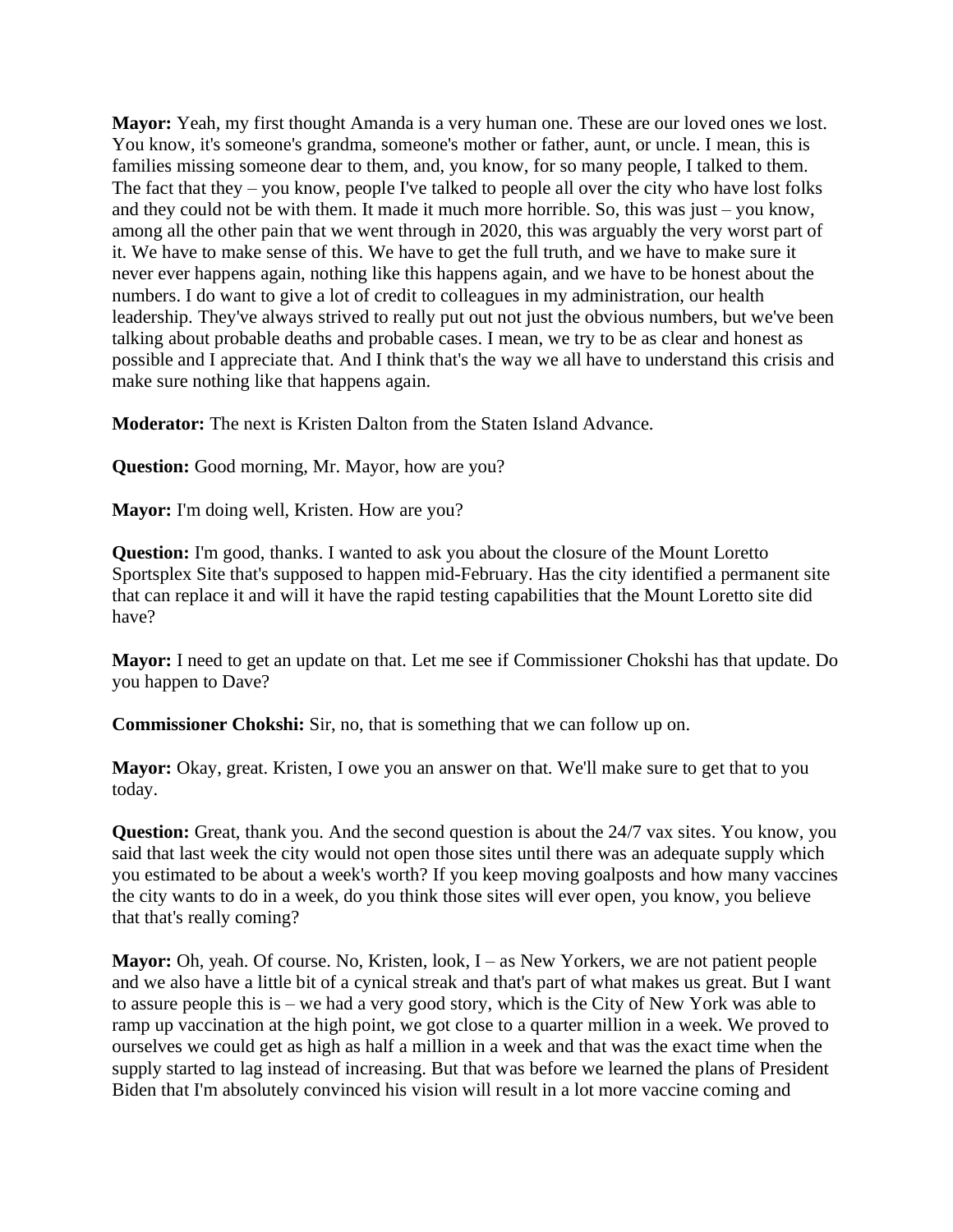again, huge difference maker reality when Johnson and Johnson comes, that vaccine comes in a matter of potentially just of weeks. So, we're going to get there. I don't have a doubt in my mind we're going to get there. We just don't know exactly what day. Definitely looking forward to the big 24-hour sites being up and running in addition to all of those neighborhoods sites. We need both, Kristin, we need the big 24-hour sites, those are going to work great for some people. The neighborhood sites are really where we're going to have the biggest impact and particularly making it convenient and giving people trust and faith in the process. So yes, it is coming, and we'll keep you posted as soon as we know when.

**Moderator:** The next is Juliet from 1010 WINS.

**Question:** Hey, good morning, Mr. Mayor, and everybody here on the call. I wanted to ask about the commanding officers, so for you and Commissioner Shea. Who nominates the candidates for precinct commander and how much weight does the Precinct Council have in the final decision?

**Mayor:** Yeah. Juliet I'll answer that because I know the Commissioner had to go to another engagement, but here's the bottom-line. The Commissioner in this process, and again this process starts immediately. So, for all new precinct commander selections going forward in the year 2021 and for the future, this is how it's going to happen. The Commissioner sends between three and five names to the Precinct Council. So, I'll use my own precinct just as an example. If let's say that precinct commander role was about to open up in the 78 Precinct in Brooklyn, the 78 Precinct Community Council would receive from the Commissioner between three and five nominees. Again, we want to see nominees with a skill and the talent and the readiness to run a precinct, as the Commissioner said, like a mini mayor for that community. We want to see a diverse range of nominees. The council receives those nominations, sits down with each of them, evaluates them, interviews them, provides their input back to the Commissioner on each of them. The Commissioner makes a selection. Let's the Precinct Council know who will be the new precinct commander and then there's an ongoing process to make sure that the Precinct Council keeps updating the Commissioner on what they're seeing in that new leader, does a regular annual evaluation, for example. This has never happened before and it's really different because it puts the community front and center in the process, and I know it will help everyone to do their work better. For anyone who would be that precinct commander, they have to sit in that chair, talk about what they know already about the community, how they'd approach the issues, listen to the questions and concerns, have real answers. it's a good audition, you want that. You want to see who can work well with those community members, who has answers and ideas, who really gets what the community is saying. That feedback then becomes crucial in making the final selection. Go ahead, Juliet.

**Question:** Okay. On a different topic, yesterday the Governor said he was going to reach out to you to have a conversation about indoor dining. Has that taken place and how do you plan to advise on indoor dining and how it can be viable?

**Mayor:** Yeah, the Governor and I spoke yesterday morning. You know, I think the bottom-line here is I really do respect the State's role. The State has to make decisions. There's clearly a division of labor here. They make that decision. What I believe in is focusing on the data and the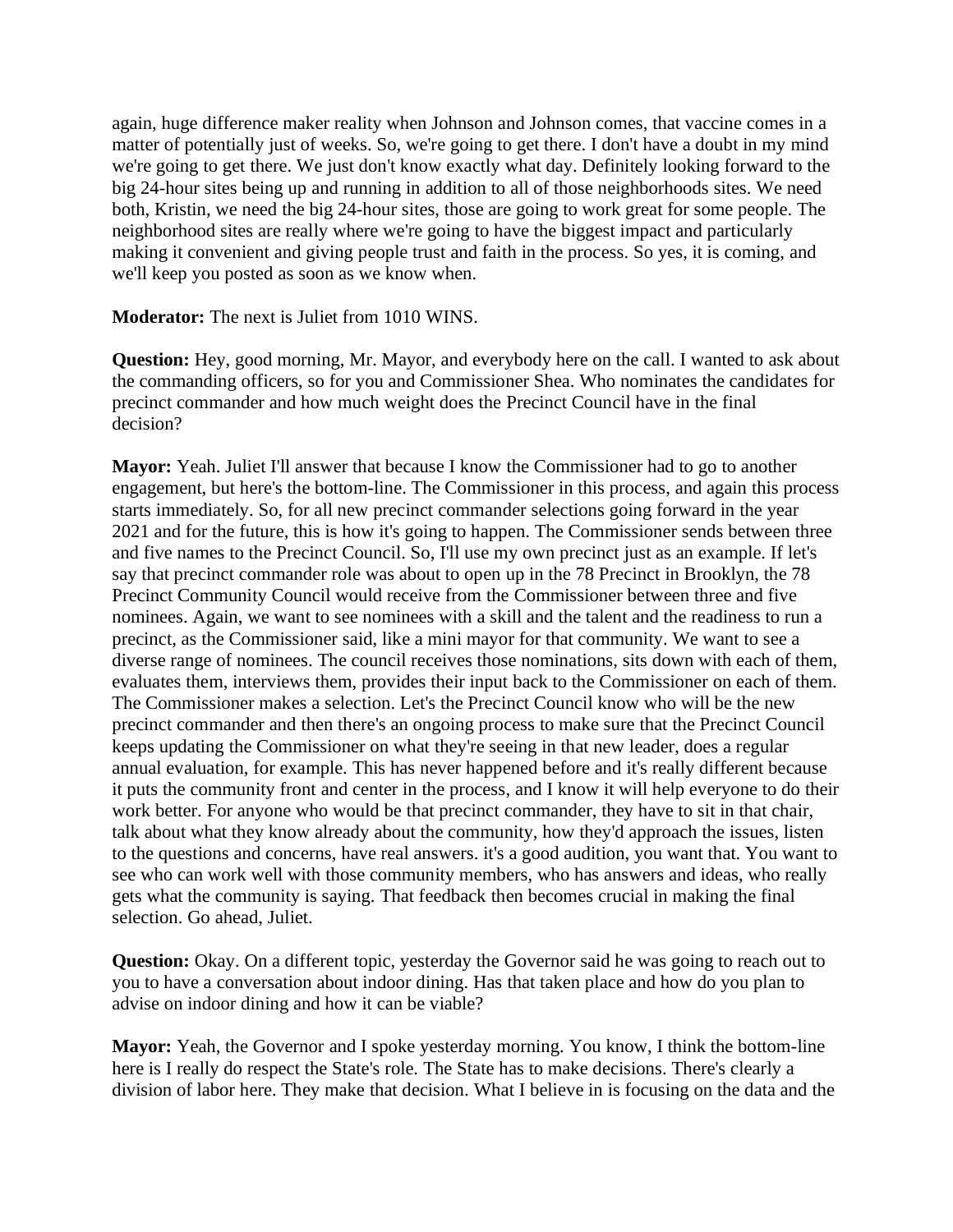science, I know the Governor does too. What I also feel as a human being, as a New Yorker, of course I want our restaurants to come back strong. I – the restaurants are a big part of my life. I love our restaurant community. I think about the restaurants in my neighborhood that I miss going to, and I want to see them survive, and I want to see the people who work in the restaurants have their livelihoods. So, we all want to see indoor dining come back. It has to be governed by the data and the science. So, the State will make that decision. Look, we're all hoping we're on the verge of a much better situation with the coronavirus. We're all hoping the tide's about to turn, but we're going to keep a close eye on the actual indicators day by day, going forward, because we still have X-factors out there, like the variant that we have to be really, really careful about. Go ahead.

**Moderator:** The next is Dana from the New York Times.

**Question:** Hi, Mr. Mayor, following up on that, would you eat indoors right now given the arrival of the new variant and its higher level of transmissibility?

**Mayor:** Yeah, look, I would, because if indoor dining's brought back, I'm certain the State will do it with careful restrictions and our Health Department as the agency that does the enforcement is going to be really strong in doing that enforcement. So, if that's what comes to pass, certainly I would have confidence in it. Go ahead, Dana.

**Question:** Thanks. And secondly, you know, there's been a series of stories about the Washington Heights Armory vaccination site and how though it was intended for underserved local communities, it was largely doling out vaccines to out of towners. Are you seeing other similar phenomenon at other State vaccination sites?

**Mayor:** Let's just start with that and then I'll answer your question for sure. Dana, this just is exactly what should not happen. What happened in Washington Heights is the exact opposite of what we need. If a site is in a community, particularly a community hard hit by COVID, it should be all about reaching out to that community and bringing people in. I heard – I haven't confirmed it myself – but I heard the, the application for appointments was only in English, in a community where so many people speak Spanish, if that's true, that's ridiculous. So that's kind of the poster child of what not to do. I think the challenge is if a site is not community-based, of course it's not going to get the kind of the clientele, the folks coming to it, that we need to engage in this effort. So, if a site is based in a community hard hit by COVID and is reaching out to communities, that's going to make the difference. If it's not in the community hard hit by COVID or doesn't have that kind of outreach effort, it won't work as well. The only one I've heard very specific reports on is Washington Heights, Dana, but I want to emphasize, we all know bigger sites have a role to play, but the difference makers will be the very localized, community-based sites, that clinics, the H + H clinics, the clinics working in, you know, the clinics that community organizations have, the pop-up sites in public housing. That is where we have to go to make this effort work.

**Moderator:** We have time for two more for today. The next is Abu from Bangla Patrika.

**Question:** Hello, Mayor, how are you?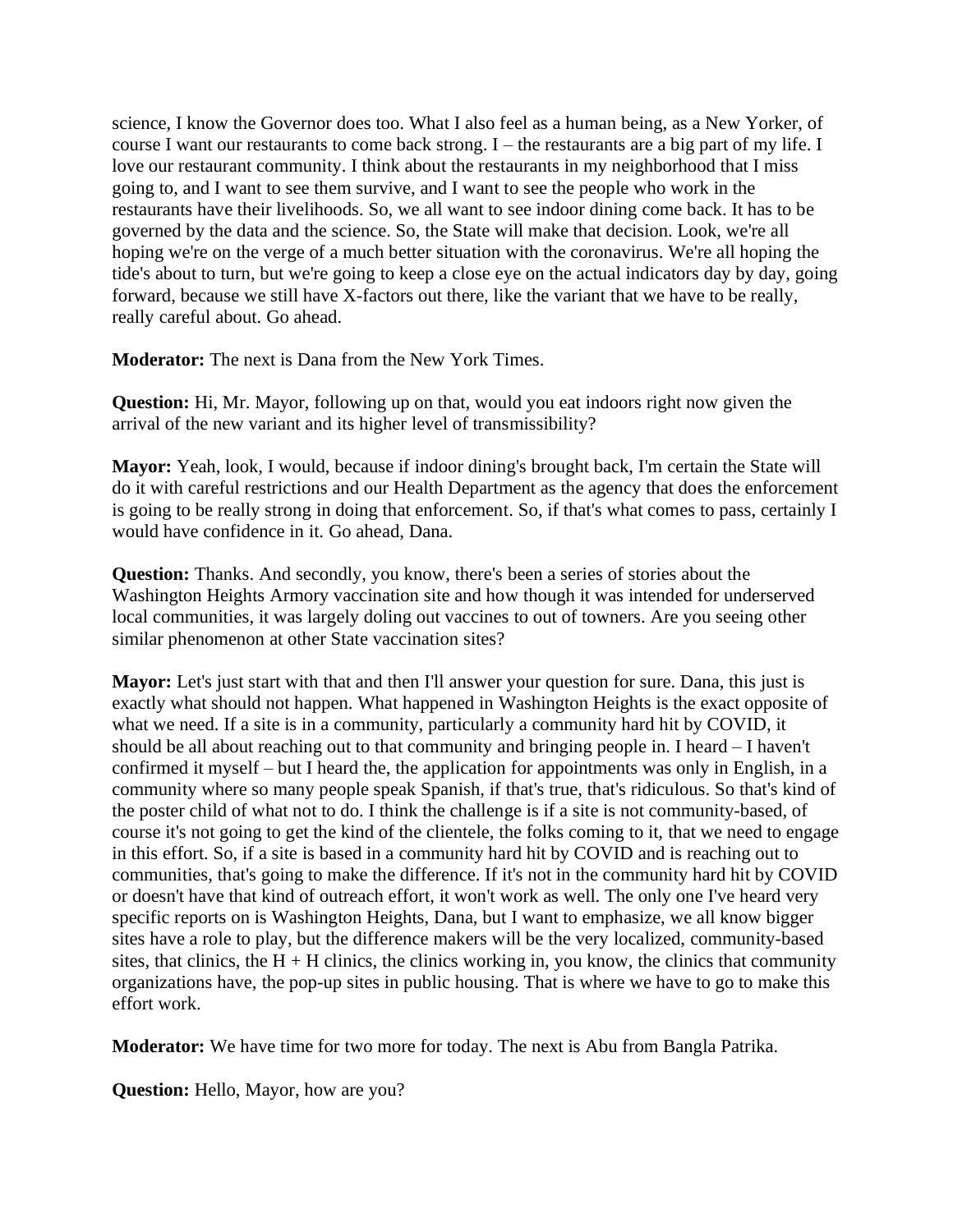**Mayor:** Good, Abu, how you doing?

**Question:** Good, good, how are you?

**Mayor:** It's fine. What's going on?

**Question:** I have a question which is since the Trump become the president, how much money, public money, is spent for Trump Tower and all of his infrastructure to –for the security reason?

**Mayor:** It's a very good question and let me emphasize to anyone who hasn't heard that the security approach around Trump Tower has been greatly reduced. NYPD working with Secret Service have changed the protocol there deeply, so it's much less extensive. The costs of security, we did get an agreement with the administration, with the Congress years ago to ensure that we got reimbursement for the security costs, and that was at a time where we thought the then president was going to be here a lot. Obviously, he turned out not to be, so that made it better. But I don't have a number for you, we'll follow up today to see what that number has been and to confirm that we've been getting our federal reimbursement. But again, it is thankfully a lot smaller than what we originally thought it would be. Go ahead, Abu.

**Question:** Yeah. So, the [inaudible] second stimulus package, how the city will get the benefit and how the community will be benefited by this second stimulus?

**Mayor:** The federal stimulus. I just – I missed the last words. Did you say the federal stimulus?

**Question:** Yeah. How the, of benefit and how the community would be benefited by the second stimulus?

**Mayor:** Yeah, and that's a great, great question. That's the – I was going to say the million-dollar question, I think it's the multi-billion-dollar question. So, look, the next stimulus has to be a real stimulus. What we saw a few months ago was more of a short term stop gap COVID relief plan. What we need now is a true stimulus that makes us whole, in terms of the city and the state's ability to provide services to people, that all sides direct aid for everyday New Yorkers. One of the things that Senator Schumer has been talking about is adding to that earlier \$600 check, making it additional \$1,400. That's the kind of direct aid we need to see. So, I think the answer to your question is the direct aid to everyday people, to small businesses, you know, that needs to be a part of it because people are still hurting and that money is good for families and it also does help stimulate the economy. The direct aid to the city government is absolutely crucial, so we can close our budget gaps, provide services, protect our workforce, that's how you recover. If the city is doing all the things that we need to do, opening our schools up strong in September, you know, making the city cleaner and safer, all the things that are the foundation for economic recovery, all that costs money. That's what we need to see in the next stimulus.

**Moderator:** Last question for today goes to Jake from Gothamist.

**Question:** Hey, Mr. Mayor, can you hear me?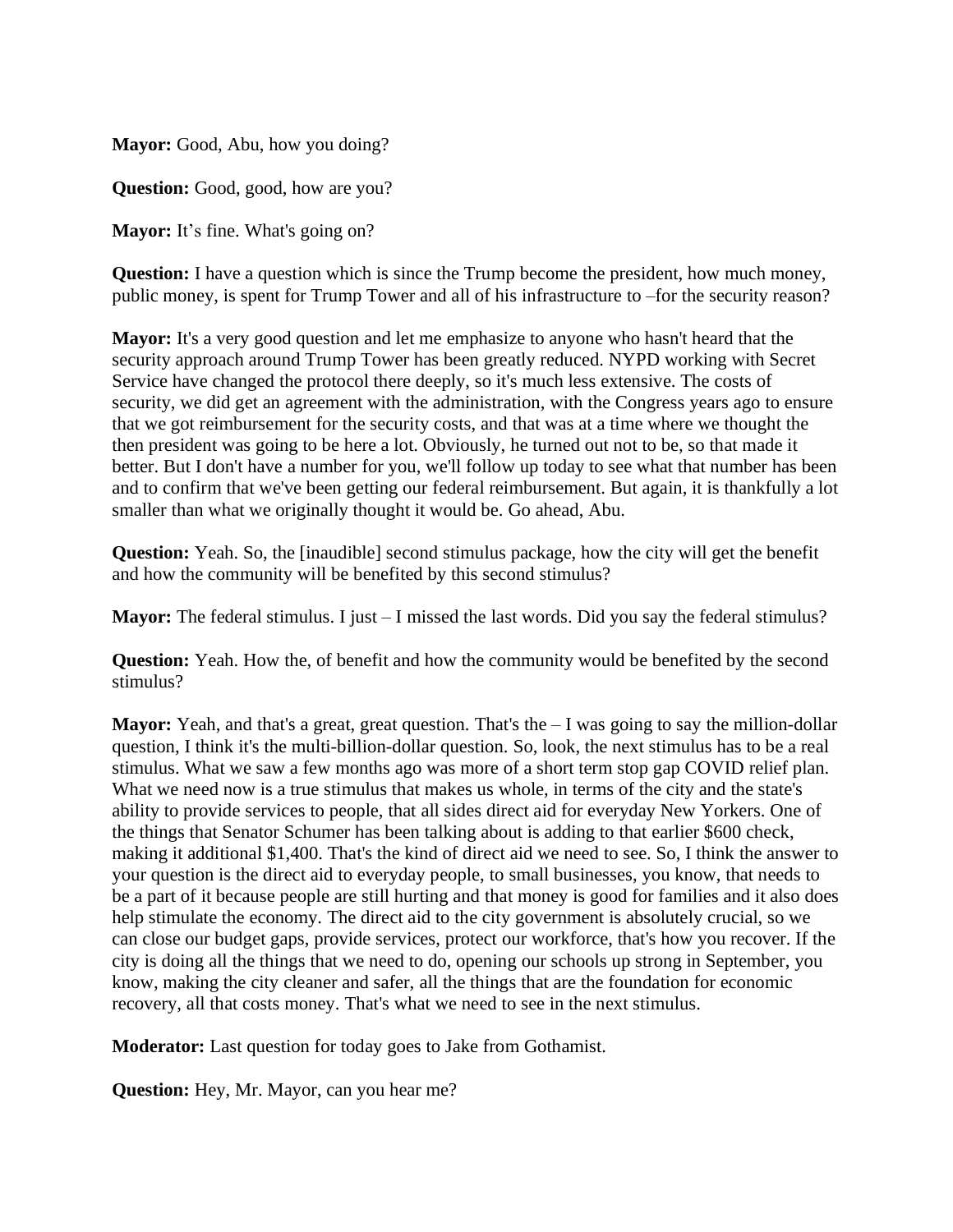#### **Mayor:** Yeah, Jake, how you been?

**Question:** I'm okay. So, when the DOI issued their report on policing last month, you said you were sorry for how the police handled protests. One of the things that the report found was that the NYPD acted disproportionally in Mott Haven, that the mass arrest protestors there severely damaged the NYPD which legitimacy in neighborhoods. But as recently as October, Commissioner Shea has said that he would refuse to apologize for the NYPD's actions there. So, given your focus on improving trust in neighborhoods, will you ask Commissioner Shea to apologize to the people for the NYPD's violent arrests in Mott Haven?

**Mayor:** Jake, I'm going to say it a little differently. I think Commissioner Shea is very committed to a better dialogue. You know, just what we talked about earlier, bringing the community in to the selection process for precinct commanders, that has never been done by any other Police Commissioner. This is a really good step. But I think there is a dialogue that needs to happen with the people of Mott Haven and I certainly think that's something he should do. We've been real honest, and the DOI report, Jake, I really respect your reporting and I also would say clearly you have a worldview and I respect your worldview, but I also ask you to, you know, be objective about the DOI report and what it expressed about the many challenges that day and night in the Bronx and the threat of violence, and the Commissioner has spoken about that, I've spoken about that too. That was a deep and real dynamic, but I think we have to move forward and we have to turn the page, but with a real acknowledgement. So, I think that's the right way to do it for the Commissioner to have that conversation with people from the community as part of moving us forward.

**Question:** So, one of the things we reported this week actually was that there there's this effort to establish this reparations fund within the community, and they're seeking with a meeting with you and with the Comptroller Scott Stringer, and I'm sure they'd also like to speak with Dermot Shea. Would you commit to meeting with that group about, you know, what happened here furthering this dialogue, as you're saying? And then also if I could just add we were hoping to sort of get these questions to the Commissioner today, he seemed to have left. Why is he not here? No – why can't you guys take questions together it seems?

**Mayor:** Yeah, Jake, we often have, and we will many times. Today, as I said, he had another engagement, but I really wanted him to be part of expressing his views on this announcement we're making tonight because it's such an important matter for the city. I don't know the specific proposal for a meeting. I'm happy to look at it. I certainly want to keep meeting with people throughout this year, but I need to see specifically what's being proposed and I can give you a clear answer. But look, my – I think you saw it in the remarks I made once the DOI report came out – I want to do things better and I want to do things differently and I want to make sure we're learning lessons. And I am absolutely devoted to making a host of reform, not just what the DOI report said. Those, again, I've been – I've seen many, many critical reports where recommendations were not accepted, the Commissioner and I accepted every single one of those recommendations to and from the Law Department as well. But on top of that, the disciplinary matrix, which has been two years in the making and is an extraordinary change, and the MOU that went with it from the police department and the CCRB, and now the announcement about